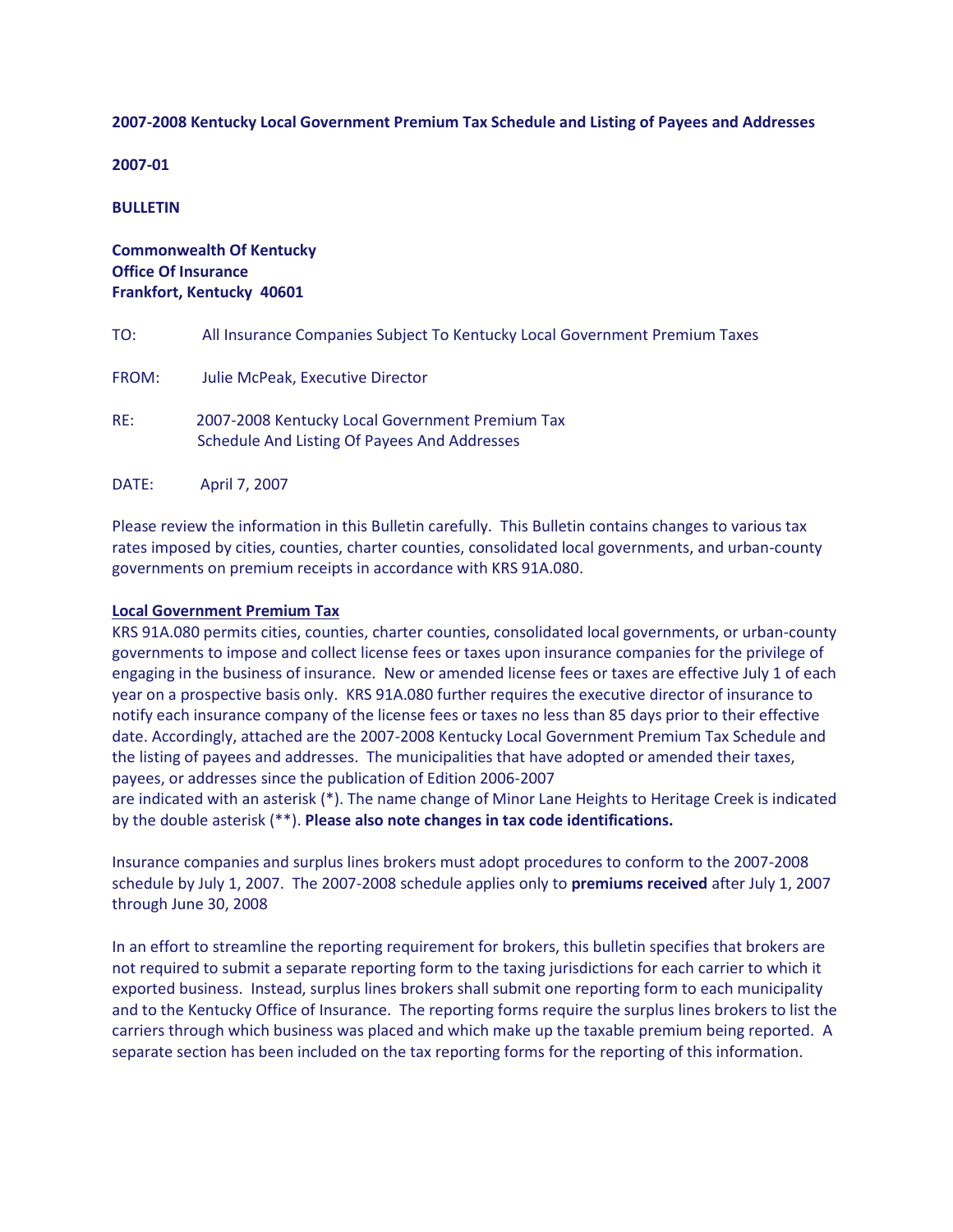# **Determination of Tax Liability**

Pursuant to KRS 91A.080, taxes are imposed on the risks located within the corporate limits of the city, county, charter county, consolidated local government, or urban-county government. Since many mailing addresses are not where the risk is located (they could be within more than one county, or on a county line) zip codes cannot be used to determine the tax liability. It is imperative the insurance company/broker identify the specific county and/or city in which the risk is located in order to properly assess the local government premium taxes.

The insurer/broker must use the tax rate effective on the first day of the policy term. When an insurer/broker collects a premium as a result of a change in the policy during the policy term, the tax rate used shall be the rate in effect on the effective date of the policy change. The percentage tax rates are to be charged per policy.

## **Special Instructions Related to Surplus Lines Business**

Pursuant to KRS 304.10-180(1)(c), each surplus lines broker is required to pay the local government premium tax in accordance with KRS 91A.080.

Separate quarterly tax returns shall be submitted to the applicable local government by the surplus lines broker. Each return submitted to the local governments shall include a listing of the insurance companies that supplied the coverage for which the premiums and taxes are being reported. This information shall be listed in the designated section of Form LGT-141. **Please note that surplus lines brokers are not required to submit a separate Form LGT-141 to each municipality for each insurance company through which insurance business was exported.**

Annual reconciliations shall be filed with the Office of Insurance and the applicable local government by the surplus lines broker. Each return submitted to the local governments shall include a listing of the insurance companies that supplied the coverage for which the premiums and taxes are being reported. This information shall be listed in Section III of Form LGT-140. **Please note that surplus lines brokers are not required to submit a separate Form LGT-140 to each municipality for each insurance company through which insurance business was exported.**

## **Exemptions to Tax Liability**

No license fee or tax shall apply to premiums received on the following policies:

- Group health insurance provided for state employees;
- Individual health insurance including policies issued through Kentucky Access;
- Workers compensation insurance;
- Public service companies which pay ad valorem taxes;
- Annuities;
- Federal flood insurance;
- Municipal bonds, leases or other debt instruments issued by or on behalf of the municipality; or

• High deductible health plans as defined in 26 U.S.C. sec. 223(c)(2), commonly referred to as Health Savings Accounts.

No license fee or tax shall apply to policies issued by

• Entities issued a certificate of authority to do business in Kentucky only as a health maintenance organization pursuant to KRS 304.38-060;

• Entities issued a certificate of authority to do business in Kentucky as a captive insurer pursuant to KRS 304.49-010; or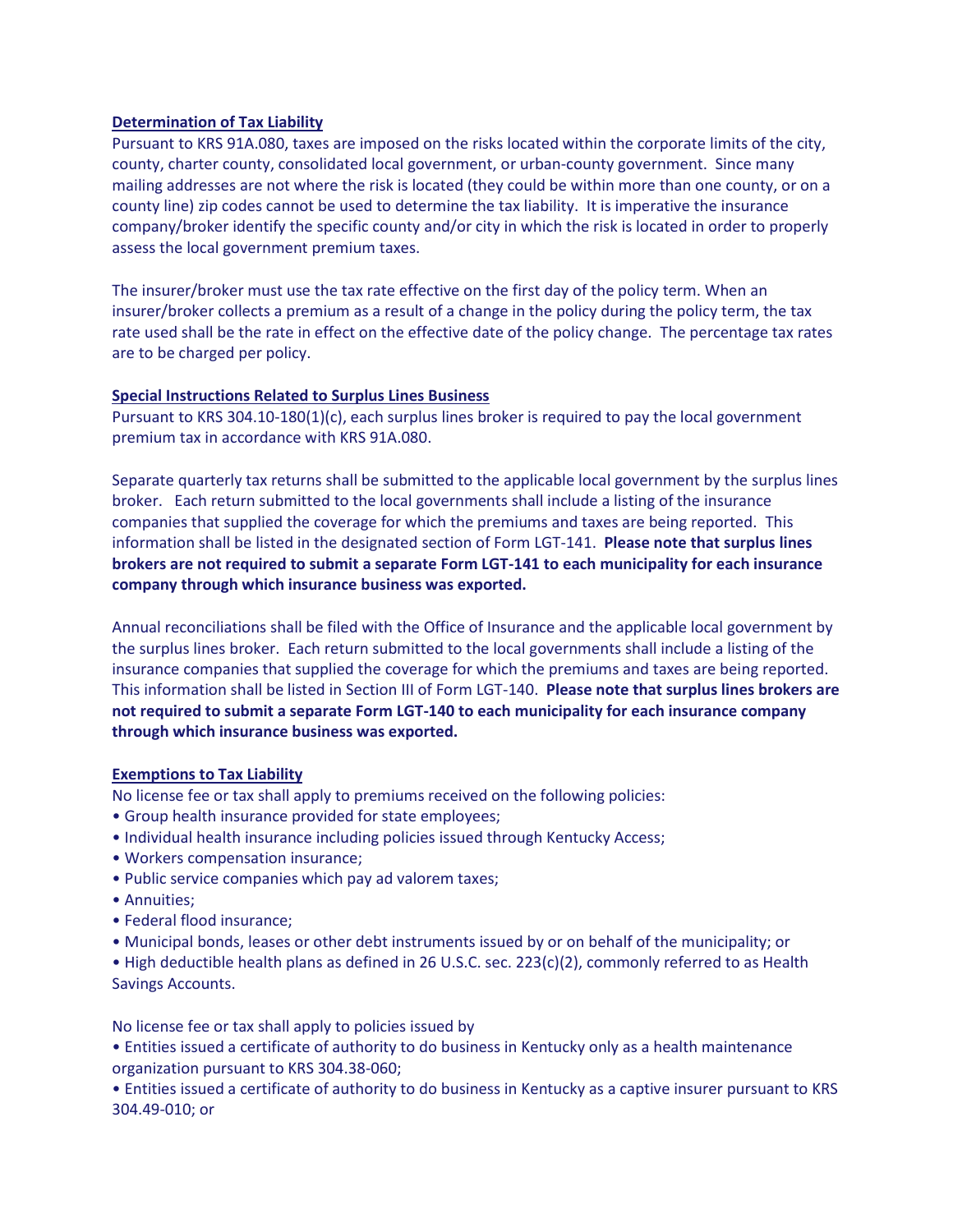• Domestic life insurance companies electing to be taxed under the provisions of KRS 136.320 – Capital and Surplus Tax.

Additional exemptions may apply pursuant to the ordinance enacted by the local government. Please refer to the tax code for each local government identified on the attached schedule for additional information.

## **Indivisible Premium**

KRS 91A.080 requires a breakdown of all collections by category. Therefore, the appropriate premium must be allocated to the various lines before the applicable tax is calculated. For indivisible premiums, a weight of two-thirds of the premium must be given to the fire provision and one-third of the premium to the property and casualty provisions before determining the tax.

# **Tax on Life Insurance**

The tax on life insurance shall be based on the first year's premiums and applied to the amount actually collected within the first year.

# **Minimum Taxes**

If the calculated tax is less than the stated minimum tax, the insurer must pay the minimum amount. The minimum tax shall be paid quarterly, per company, and is not chargeable to the insured.

# **Flat Fees**

Flat fees shall be paid quarterly, per company, and are not chargeable to the insured.

## **Collection Fees**

Pursuant to KRS 91A.080(4) and 806 KAR 2:090, a reasonable collection fee may be charged and retained by the insurance company or its agent. The collection fee shall not be more than 15% of the tax collected and remitted to the local government or 2% of the taxable premium, whichever is less. This fee is in addition to the tax payable.

## **Adding Taxes to Policy Premium**

Each policy issued to an insured for the first time shall include notice that the premium includes a charge for local government premium taxes if local government premium taxes are included in the premium charge.

Pursuant to 806 KAR 2:096, the premium for the following policies shall make a provision for license fee or tax:

- Property;
- Casualty;
- Surety;
- Marine;
- Title; or
- Mortgage guaranty insurance.

The premium life and health insurance policies may make a provision for the license fee or tax.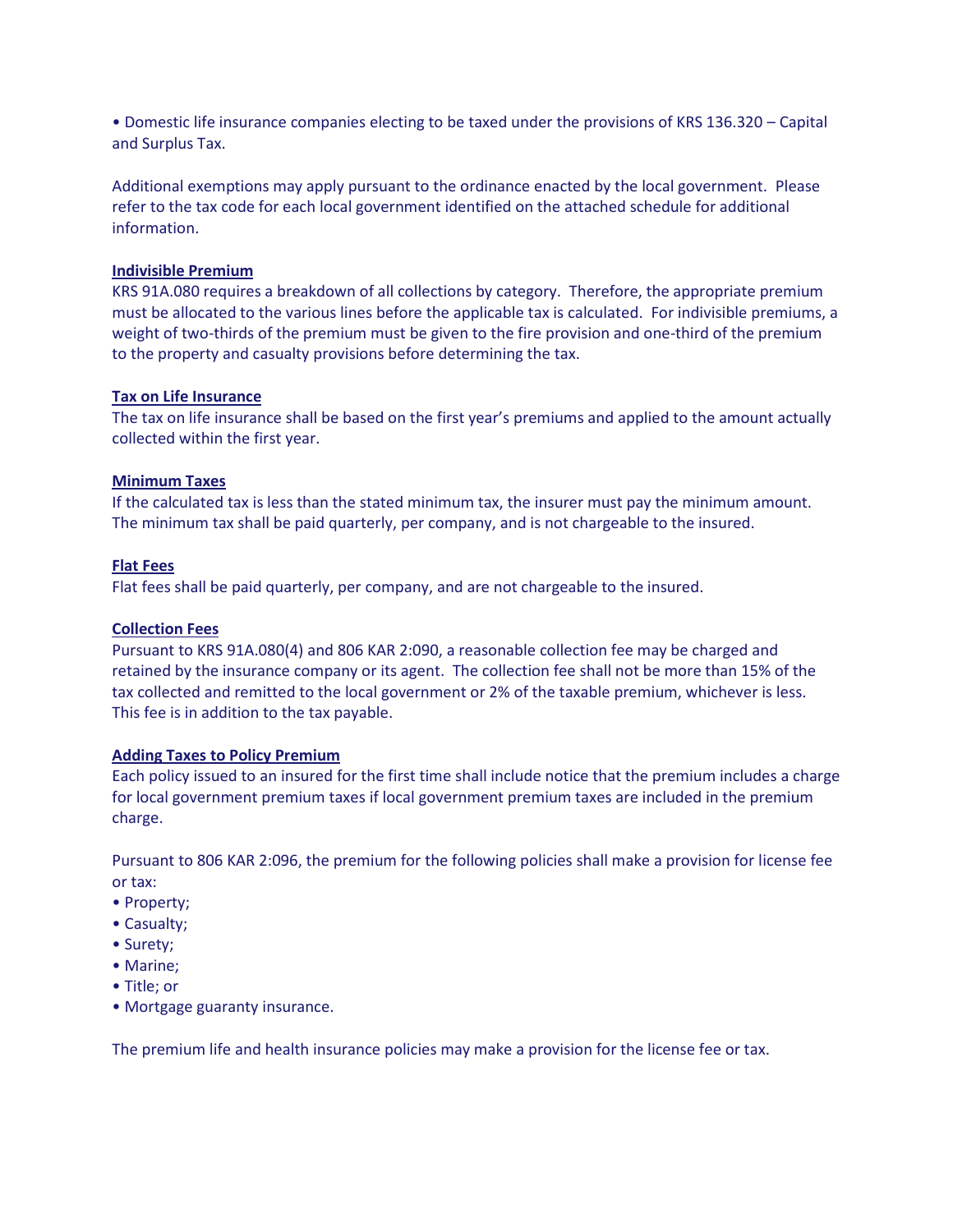On policies naming a city or the state or one of its agencies as the insured, the license fee or tax may not be added to the policy premium.

## **Refund of Tax Overpayments**

Effective June 20, 2005, any insurance company, broker, or agent that overpays any license fee or tax to a city, county, charter county, consolidated local government, or urban-county government shall be refunded the amount overpaid. If it is determined that an insurance company, broker, or agent paid a license fee or tax to a city, county, charter county, consolidated local government, or urban-county government based upon premiums collected upon lives or risks which are discovered to be located outside the legal corporate limits of the city, county, charter county, consolidated local government, or urban-county government which was paid the license fee or tax, the insurance company, broker, or agent shall be refunded those license fees and taxes within ninety (90) days of notice to the governmental entity paid. In accordance with KRS 304.12-190(3), any tax or collection fee collected from an insured by the insurance company, broker, or agent on a risk for which no such tax or fee was due shall be promptly refunded to the insured.

# **Unearned Premiums**

As to return of premiums to policyholders, KRS 91A.080 specifies that the tax on the unearned premium shall be returned to the policyholder at the same rate at which the tax was collected and shall be taken as a credit by the insurer on its next quarterly report to the local government. Returned premiums shall be reported on the annual reconciliation Form LGT-140. If the tax rate of the returned premium is different from the tax rate of the quarter in which it was returned, the returned premiums and the rate at which they were returned must be listed as a separate line item.

# **Credit for City Tax Against County Tax**

KRS 91A.080(12) requires insurance companies to credit city license fees or taxes against the county license fees or taxes imposed for the same license fees or taxes imposed by the county. This credit only applies if the county ordinance was enacted on or after July 13, 1990.

For reporting purposes, a credit of the city license fees or taxes against the county license fees or taxes must be taken and an LGT-142 form attached to the quarterly filing (Form LGT-141) and the annual reconciliation (Form LGT-140) if all of the following are true:

- The risk is located within the city limits;
- The county in which the city is located also imposes a tax;
- The county issued its ordinance on or after July 13, 1990; and
- The county license fee or tax for the applicable category (life, health, casualty, etc.) is higher than the city license fee or tax.

If a credit is required, the insurance company must pay the license fee or tax due to the city and pay the balance due to the county.

For July 1, 2007 through June 30, 2008, this credit applies to the following local governments: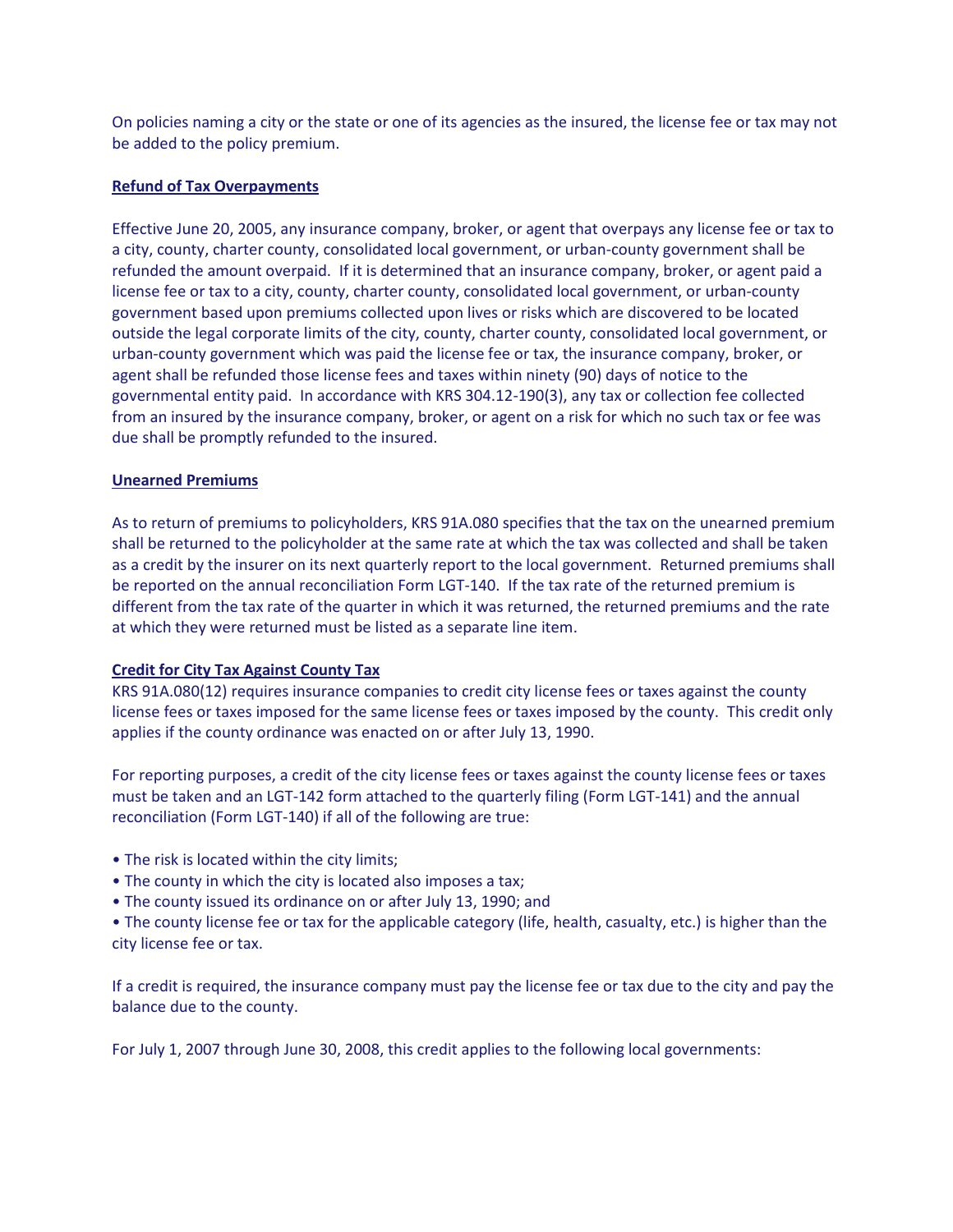## Bullitt County

- Hebron Estates
- Shepherdsville

#### Hopkins County

- Dawson Springs
- Hanson
- Madisonville
- Nebo
- St. Charles
- White Plains

# Jefferson County

- Glenview Manor
- Kingsley
- Ten Broeck
- Watterson Park

# Trigg County

• Cadiz

Mason County

• Dover

Meade County

• Ekron

Pulaski County

• Science Hill

Wayne County

• Monticello

# **Quarterly Payment of Taxes**

License fees or taxes are due to the applicable local government 30 days after the end of each calendar quarter. Each insurance company and surplus lines broker shall file separately, using form LGT-141 or a substantially similar form. These forms do not need to be filed with the Office of Insurance. However, pursuant to 806 KAR 2:070, these forms must be retained for a minimum period of five (5) years. For more specific information regarding the filing of the quarterly tax return, please refer to the instructions for filing form LGT-141.

**Quarterly filings submitted in a format other than on Form LGT-141 or a substantially similar form will not be accepted as a complete filing by the Office of Insurance and will be returned to the filer.**

## **Penalties**

Pursuant to KRS 91A.080(9), any license fee or tax not paid on or before the due date shall bear interest from the date due until paid. The Department of Revenue has set the interest rate for 2007 at eight